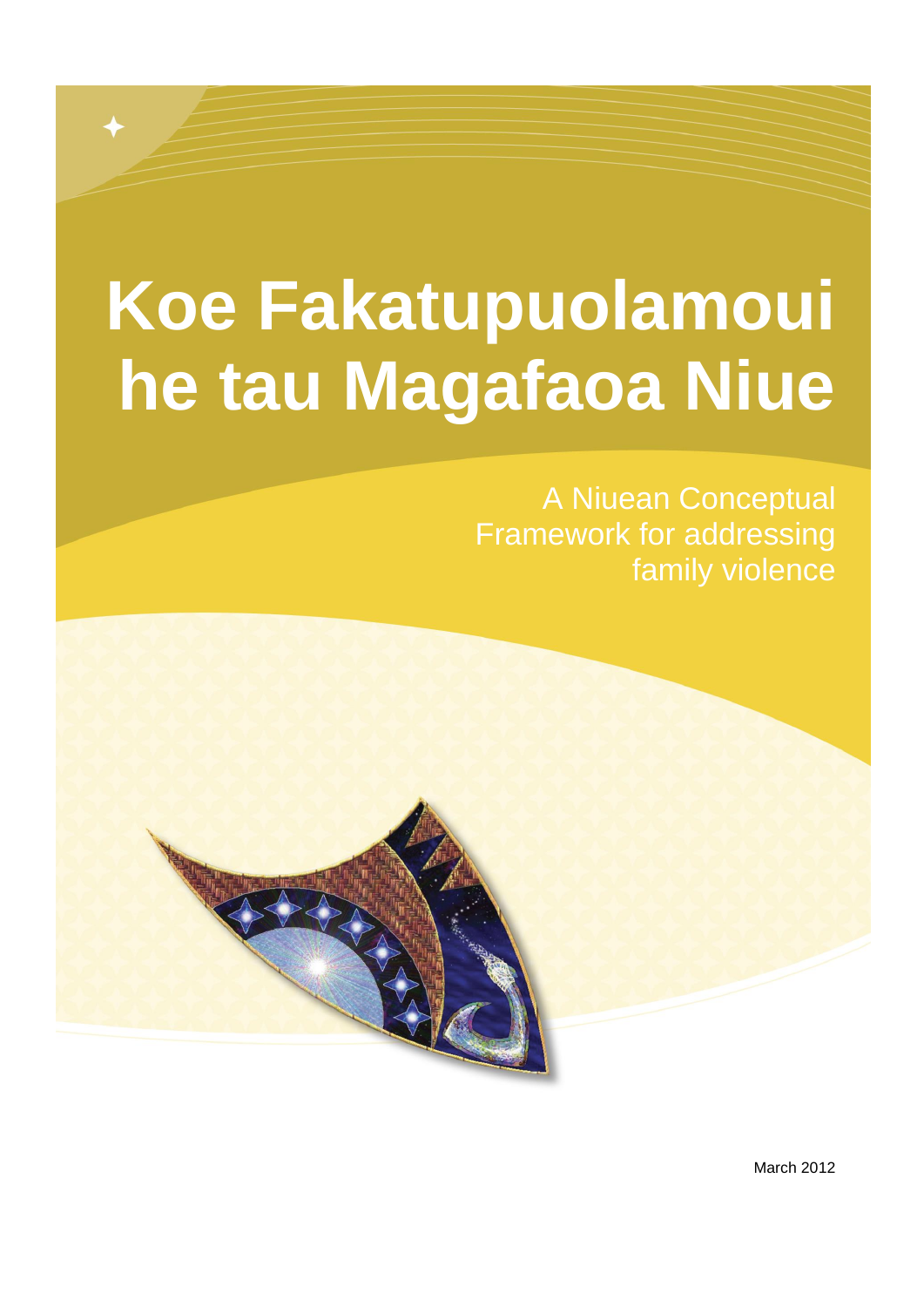### **Guide on the use of Niuean Conceptual Framework**

This document was developed by the Niuean Working Group to assist with the development of a training programme for Niuean practitioners and service providers working with victims, perpetrators, and families from our communities who have been affected by family violence.

The information in this document can be used for research purposes<sup>\*</sup>, educational activities and programmes which promote the wellbeing of our families and communities. The Working Group request that in using this material, that the integrity of the concepts and the work is maintained. These must not be interpreted in such a way as to cause any form of harm, or violate relationships between people. Nor should the meanings of these concepts, values, and principles be compromised or subsumed under the definitions of meanings that belong to other cultures and beliefs.

The indigenous knowledge and their interpretations of meanings in this document remain the intellectual property of the Working Group. Copyright of this framework belongs to the Ministry of Social Development. The use of any part of this document is to be appropriately acknowledged.

\* <http://by167w.bay167.mail.live.com/mail/RteFrame\_16.2.4514.0219.html?dl=dl#\_ftnref1> It is recommended that any research generated from this document is guided by Pacific research guidelines such as, Guidelines on Pacific Health Research (2005). Health Research Council of New Zealand

### **La Tapu (Sacred Sail)**

The basic shape is that of a Pacific canoe sail. This represents the vaka/canoe which is important in traditional Pacific navigation and exploring new horizons.

The fishhook represents sustainability as well as traditional knowledge. The fishhook colour shows the colours of the paua shell, which represents our migration to New Zealand and adapting to a new way of life while maintaining our traditions. The fishhook is linked to a spiritual cord which disappears up to the heavens. This represents our link as Pacific Islanders with our creator and the importance of our traditional and contemporary belief system. The background of the fish hook represents the sea which merges into a star filled night sky. These natural elements were the navigator's pathways to new horizons.

The triangular patterns above the fishhook is a common design motif found in all Pacific cultures. I used this pattern to represent a common thread found between the Pacific Islands.

The woven pattern represents the Kaiga (family), as a close knit unit. Each member in the Kaiga has a role and purpose in the same way each strand supports one another.

The seven stars represent the seven Pacific Island nations/groups of; Cook Islands, Niue, Sāmoa, Fiji, Tuvalu, Tonga and Tokelau. Together, they represent a collective star formation which provides support and guidance to the vulnerable. To the left of the arched 7 stars is a lagoon with a radiating light emanating outwards. The lagoon represents a safe and protected environment. The radiating light represents a new life nurtured within this safe environment while surrounded and supported by family, cultural knowledge, belief, and alofa (love).

Tiaki Fati Kirifi – Tokelau.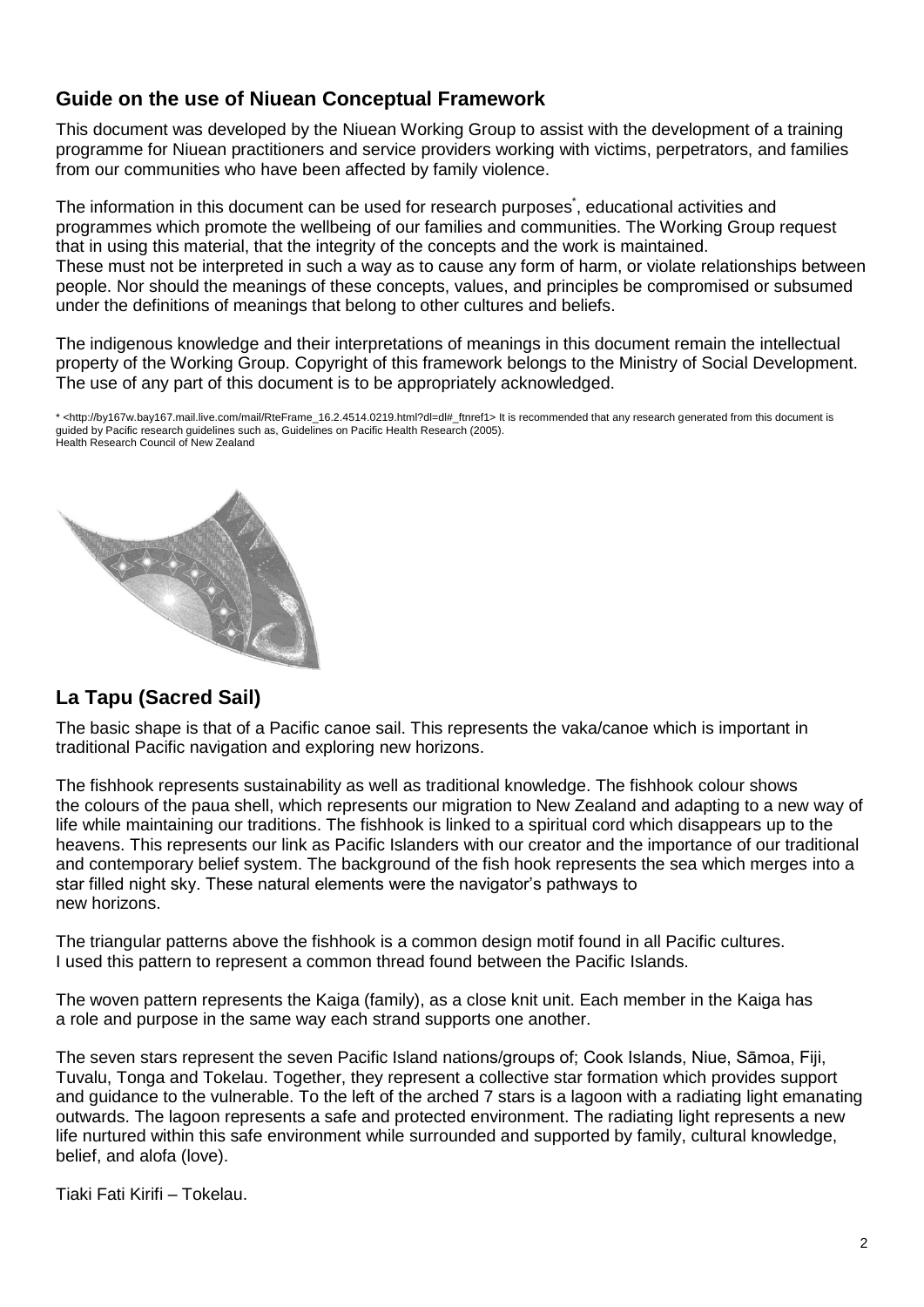### The **Niuean** Working Group

Thomas Kauie, Siahi Sekene, John Ridd Kumitau, Ettie Pasene-Mizziebo, Lyron Lino, Halo Asekona, Mali Erick, Mokauina Fuemana-Ngaro.

Writer: Manogi Tavelia.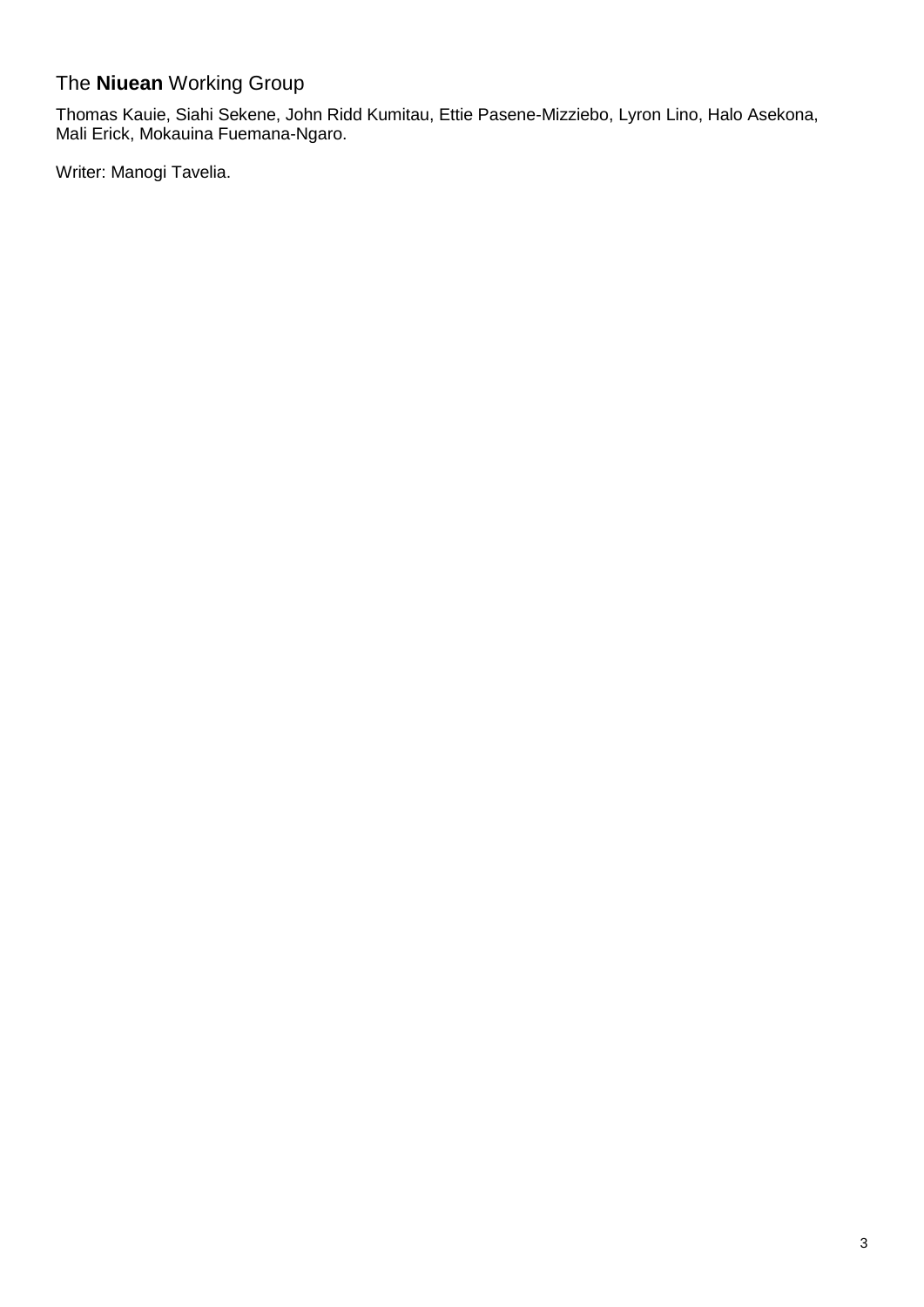# **Contents**

It is recommended that this document is read in conjunction with 'Falevitu: A literature review on culture and family violence in seven Pacific communities in New Zealand and 'Nga vaka o kaiga tapu: A Pacific Conceptual Framework to address family violence in New Zealand.'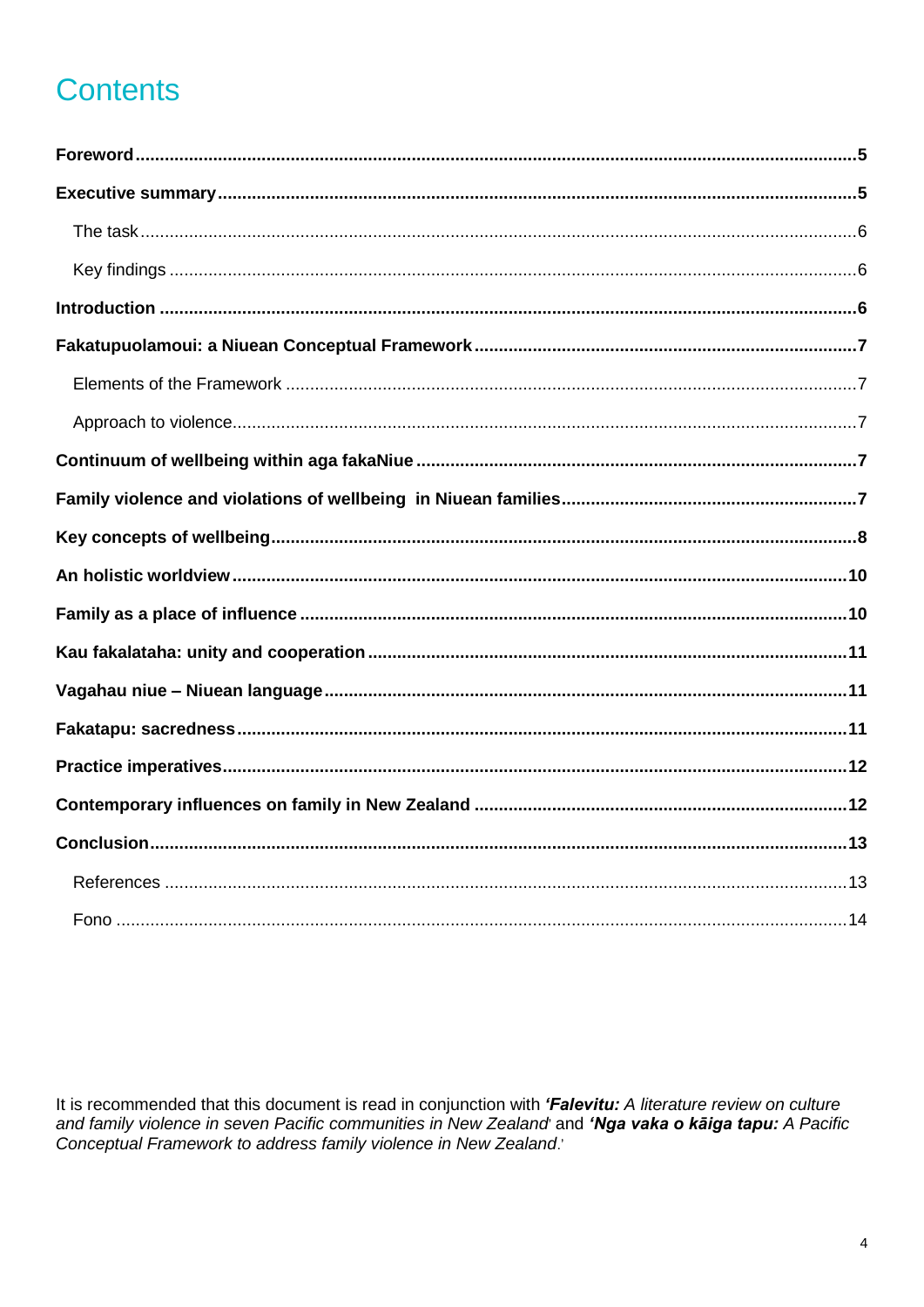# Foreword

### **Tau kupu folafola hagaao ke he gahua nai**

Fakaalofa lahi atu. Ko e tau fakaheke kua tuku atu ke he ha tautolu a Atua mo e haana a tau monuina loga kua foaki mai kia tautolu.

Kua paleko e moui he magafaoa Niue i Niu Sila he falu a magaaho ha ko e falu a tau mahani vale mo e ita kua nakai hagahaga mitaki ki loto he tau magafaoa. Haia e kakano he gahua nai.

Ko e hokotaki nai koe lafilafi he falu a tau manatu he tau tagata Niue i Okalana kua uaiina ke hohoko ke he tau fono he tau 2010 – 2011. Ko lautolu mai ia he tau Fale Gahua kua kitia e vihu moe mamahi ke he tau magafaoa he tau magaaho ka keli poke fakamamahi e tau fanau, hoana, hoa, poko lautolu e tau mamatua/tupuna. Fakaaue lahi.

Kua hakahaka, liogi, tutala mo e kumikumi a lautolu ke he falu a tau puhala ke lagomatai ha tautolu a tau magafaoa Niu. Haia ma tau lilifu e lali ke fakaholahola mo e tuku atu ke he Fakatufono e falu a tau manatu ke lagomatai ha tautolu a tau magafaoa Niue i Niu Sila ke he faahi gahua nai – kua fakahigoa 'Ko e Fakatupuolamoui he Magafaoa Niue.'

There are challenges to Niuean families in New Zealand, in particular with issues of family violence.

This is the core reason for the following Conceptual Framework. It stems from consultation of some key Niuean people in Auckland over the period 2010 to 2011. Consultation covered a cross section of Niuean people from various organisations that provides and supports those who are victims of family violence as well as those who provides and supports those who are perpetrators of family violence. We acknowledge that within the context of the New Zealand environment there is a need to remain open to change. The Conceptual Framework is a piece of work that can be further developed.

We acknowledge and thank the Pacific Advisory Group and the Ministry of Social Development for the foresight and opportunity to work together towards reducing family violence within Pacific communities.

Kia fakamonuina mai he Atua e tau gahua ke fakatupuolomoui e tau magafaoa Niue.

#### **Manogi Tavelia**

*Writer for the Niuean Working Group.*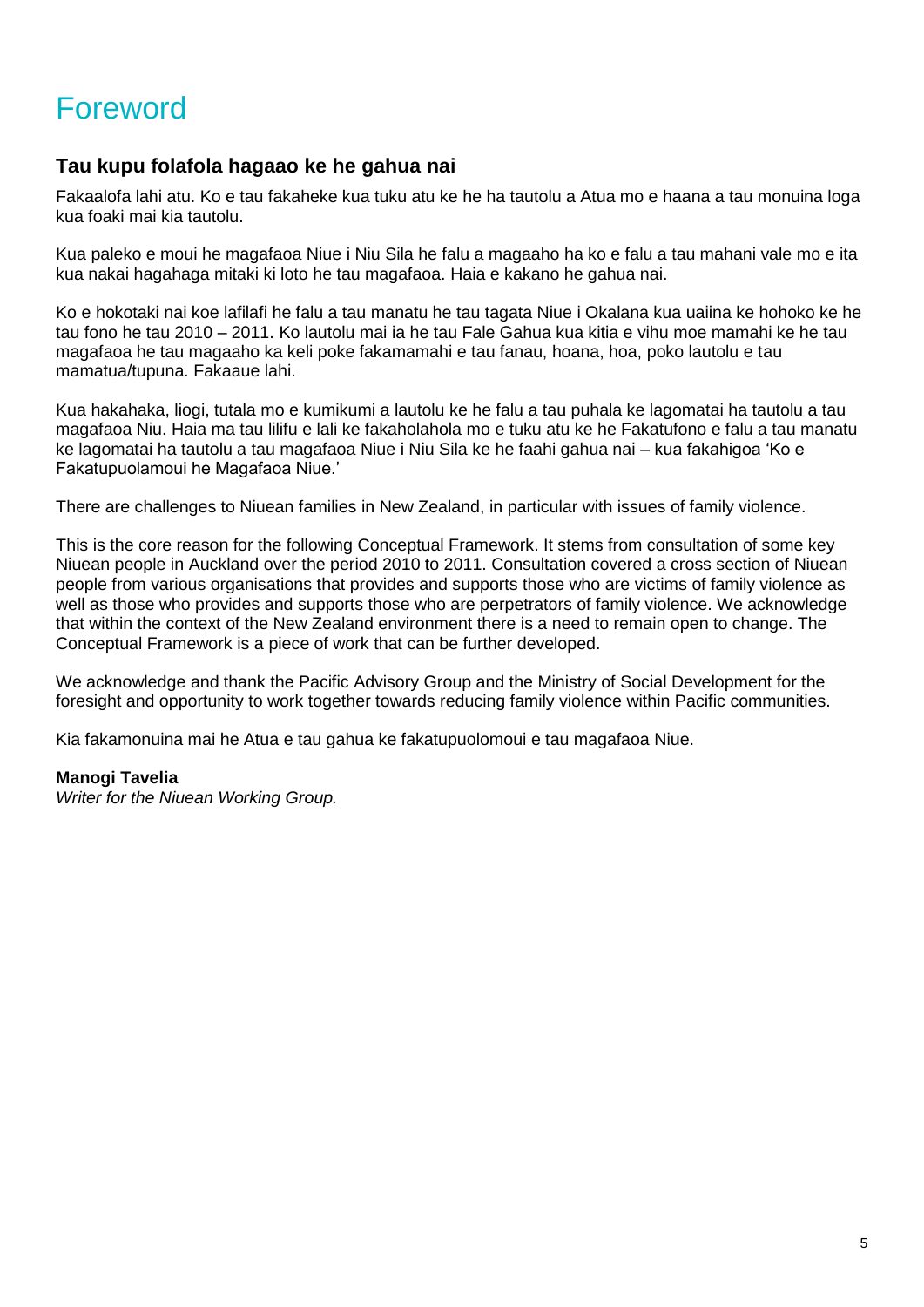# Executive summary

### **The task**

The task of the Niuean Working Group was to develop a Niuean Conceptual Framework for Niuean practitioners and mainstream organisations working with Niuean victims, perpetrators, and *magafaoa*  (families) affected by family violence.

The Framework requires ongoing revision to ensure that it is relevant to the diverse experiences of Niuean families and individuals.

### **Key findings**

- 1. Violence against family members is not acceptable or a part of *aga fakaNiue*. Family violence in Niuean families is a violation of the wellbeing of the individual, family and wider community.
- 2. *Magafaoa* is where concepts and conduct that promote wellbeing are learned. Language is an important part of preserving wellbeing in families.

The principles that inform practice are:

- *Vahā loto mahani mitaki*: conduct and behaviour that is good; appropriate; proper
- *Agaaga fakatupuolamoui*: through the proper conduct of one, the spirit of the other is encouraged to grow and flourish developing trust
- *Kau fakalataha*: unity and cooperation
- *Vagahau Niue*: language
- *Fakatapu*: to make sacred and spiritual; forbidden

# **Introduction**

This document sets out a conceptual framework to address violence within Niuean families and individuals living in New Zealand. The Framework will assist Niuean practitioners and non-Niuean providers working with Niuean families and individuals who have been affected by family violence.

The Framework is named *Fakatupuolamoui,* which means, to thrive vigorously and abundantly. *Fakatupuolamoui* signifies the potential for Niuean families and individuals to achieve wellbeing, and to be strong, thriving, and vibrant.

*Fakatupuolamoui* reflects the Working Group's discussions around the question: What role do Niuean cultural values and beliefs play in promoting the wellbeing of Niuean people and *magafaoa Niue* – families? The task was to identify and explore those concepts and beliefs that promote and maintain family wellbeing.

*Fakatupuolamoui* is a living framework. It provides a foundation for future work in this area to be built on. In order to maintain its relevance, it is responsive to the dynamic changes and diversity of *magafaoa Niue* and their communities.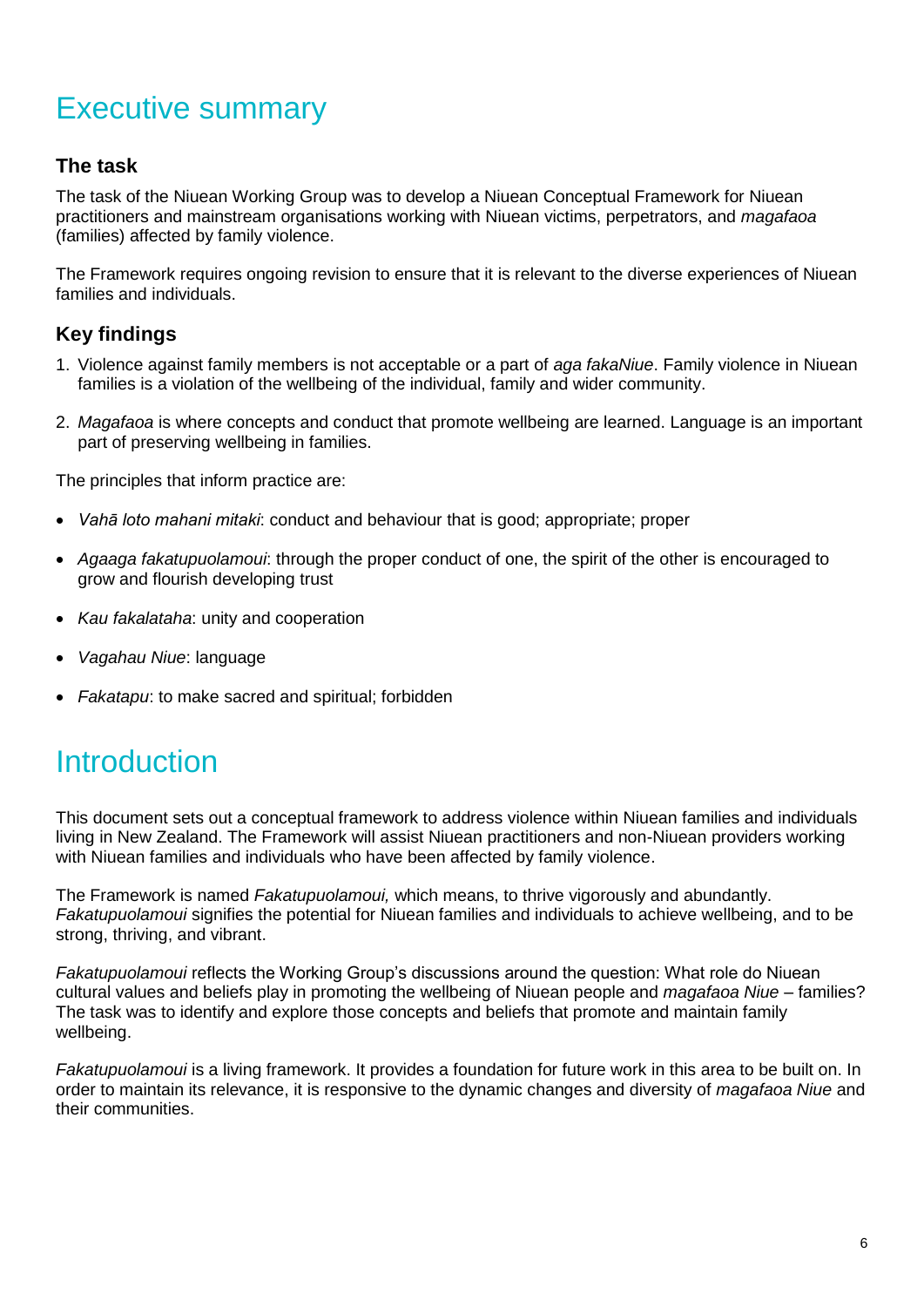# Fakatupuolamoui: a Niuean Conceptual Framework

### **Elements of the Framework**

**The vision** of the *Fakatupuolamoui* Conceptual Framework is wellbeing, and strong, vibrant and thriving Niuean families and individuals.

- 1. Aga fakaNiue concepts to be used in prevention, intervention and restoration approaches to practice include:
	- *Vahā loto mahani mitaki*: conduct and behaviour that is good, appropriate, proper
	- *Agaaga fakatupuolamoui*: through the proper conduct of one, the spirit of the other is encouraged to grow and flourish developing trust
	- *Kau fakalataha*: unity and cooperation
	- *Vagahau Niue*: language
	- *Fakatapu*: to make sacred and spiritual; forbidden
- 2. Contemporary realities need to be responded to in a manner that is relevant and meaningful to the diverse lived experiences of magafaoa and *magafaoa laulahi* (extended family)
- 3. Transformation occurs when all of the above are practised as interconnected elements1

#### **Approach to violence**

Three important processes to address violence and responding to perpetrators of violence are to:

- i. Dispel the collective and individual illusions: that violence and its violations are normal, acceptable and validated within *aga fakaNiue*
- ii. Remove opportunities for violence and violations to be practiced
- iii. Teach transformative practices based on constituents and concepts of *aga fakaNiue*<sup>2</sup>

# Continuum of wellbeing within aga fakaNiue

- 1. In the Niuean context, the 'ideal state' of wellbeing is understood as the co-existence of complementary concepts. These include: spirituality, environment, relationships, non-violation of roles and responsibilities, and personal mana through adherence to the sanctity of *'fakatapu'* (making something sacred).<sup>3</sup>
- 2. Violence and violations are breaches of relationships and of wellbeing within *magafaoa* and *magafaoa laulahi*.
- 3. Processes for healing and reconciliation facilitate and support the restoration of wellbeing to *magafaoa*.

Wellbeing in *magafaoa* and *magafaoa laulahi* is achieved through *vahā loto mahani mitaki, agaaga fakatupuolamoui, kau fakalataha, vagahau Niue,* and *fakatapu.*

<sup>-</sup><sup>1</sup> Adapted from *Transforming Whanau Violence – A Conceptual Framework* (2004).

<sup>2</sup> *Ibid.* 

 $3$  Percival et al, 2010.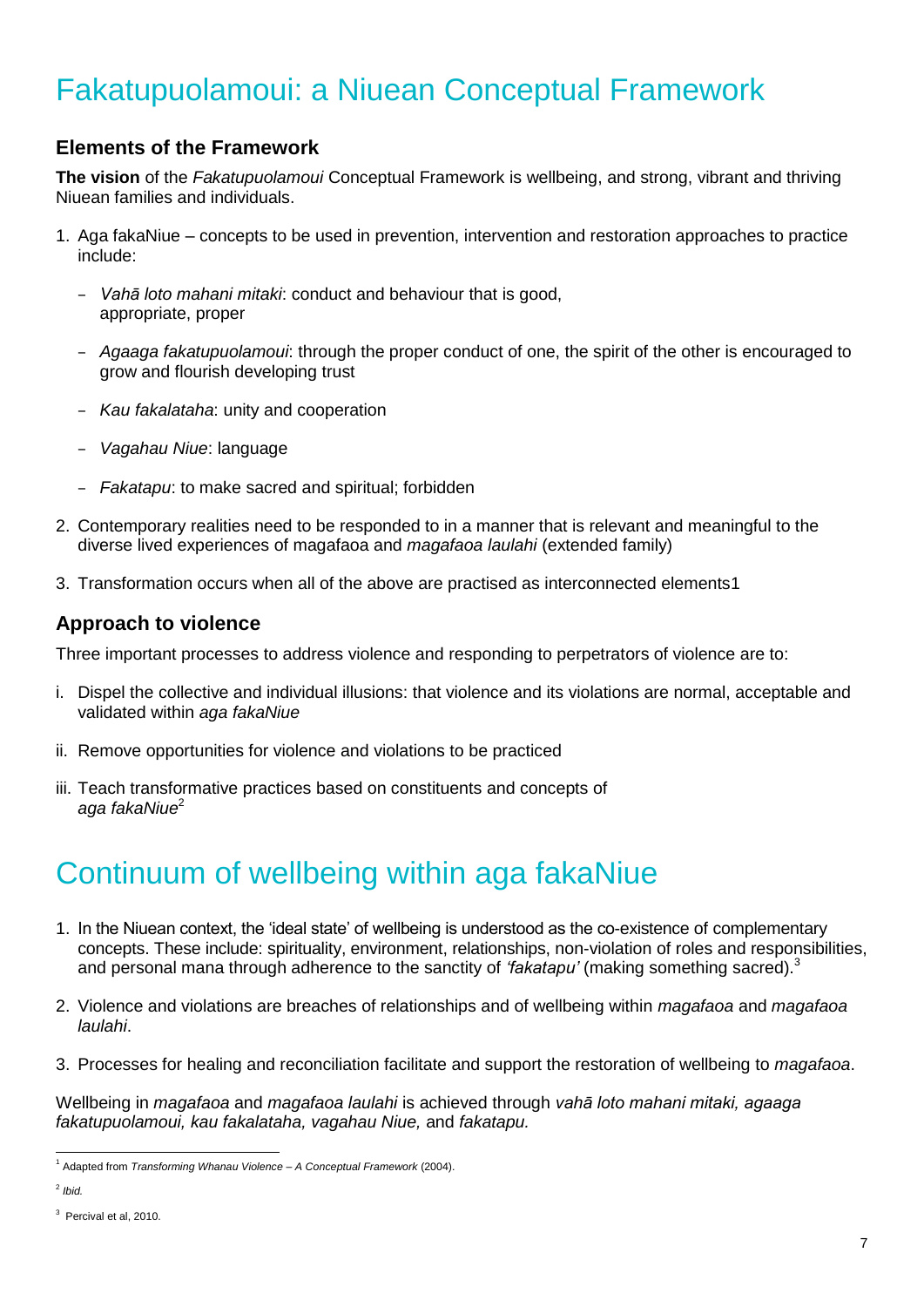# Family violence and violations of wellbeing in Niuean families

*Tau mahani 'ita'* describes the forms of violence that violates the wellbeing of Niuean families. In the *aga fakaNiue* there is no specific Niuean word for violence against family members. Family violence is an aberration to the wellbeing and health of Niuean families.

#### **Terms for violence**

The following terms include forms of violence including against children:

| akonaki                      | verbal and physical abuse <sup>4</sup>            |
|------------------------------|---------------------------------------------------|
| amuamu                       | verbal taunts                                     |
| eke fakaelea                 | put down of a person                              |
| fahi                         | to whip or beat                                   |
| keli                         | to beat a person to death                         |
| vale/mahani<br>vale/aga vale | violent behavior stemming from <i>ita</i> (anger) |

Violence can cause:

| fakatagi e tau mata<br>mo e agaaga | pain, grief, sorrow                    |
|------------------------------------|----------------------------------------|
| fakama                             | cause to be shamed                     |
| fakamamahi e loto                  | hurt feelings of another or to another |

# Key concepts of wellbeing

#### **Vahā loto mahani mitaki**

*Ko e vahā loto mahani mitaki koe fakaveaga he mafola ko e uho he matutakiaga he taha ke he taha (fakafetuiaga)*

**Good relationships are the foundation of peace, which is precious in connecting one another.**

*Vahā loto mahani mitaki* is a key concept that connects and maintains good relationships between people. It is the foundation for

- i. *Fakaveaga he mafola,* which is adherence to or holding on to peace;
- ii. *Uho he matutakiaga,* which is the preciousness of connecting to one another.

 4 *Akonaki:* dictionary meaning are: to reprove, rebuke, chastise, advise*.* Fono participants have described situations where there are different levels of *akonaki* from less to extreme severity in verbal and physical forms. Refer below for further explanation.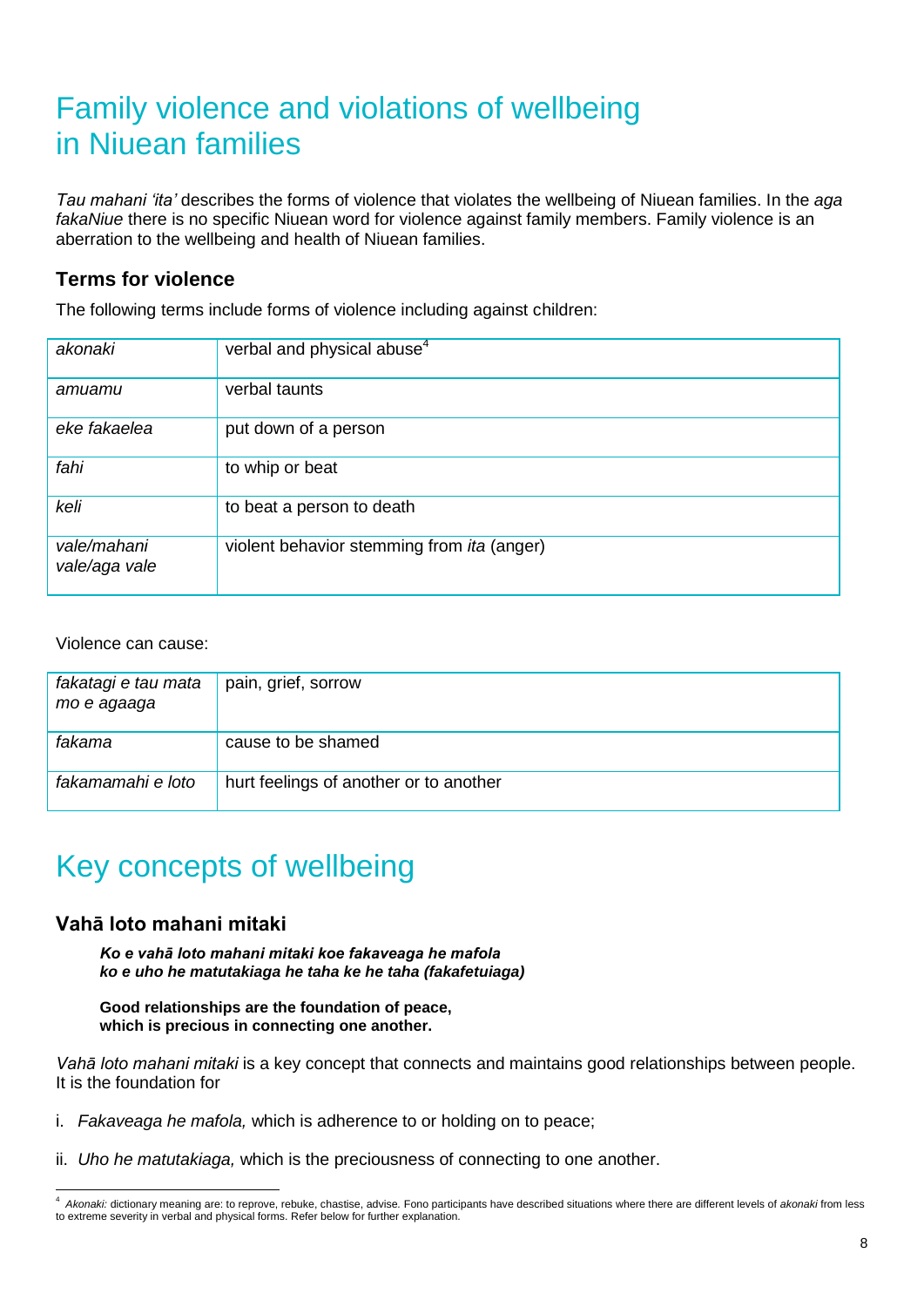*Fakafetuiaga* goes to the heart of *vahā loto mitaki, fakaveaga he mafola* and *uho he matutakiaga* between people. It refers to the strength of bonds that are created and maintained between people because of their connection to one another. *Fakafetuiaga* becomes a source of collective *fakamalolo* (to strengthen the spirit) of the individual when the individual needs support.

These elements are central to maintaining peaceful relations between family members based on appropriate and proper conduct and behavior towards each other.

Values that are strongly connected to *Vahā loto mahani mitaki* include:

| fakaalofa                                     | love, pity, sympathy, empathy, gifting                                       |
|-----------------------------------------------|------------------------------------------------------------------------------|
| ole fakamagalo                                | compassion, cleansing of ill feelings and ill behavior, plea for forgiveness |
| felagomatai<br>fekapitigaaki<br>fakafeheleaki | helping one another, having friendly relations with one another, sharing     |
| fakalilifu                                    | honouring or glorifying another                                              |
| leveki/puipuiaga                              | care of, protecting and sheltering one another                               |
| fakafetuiaga                                  | fellowship/relationship                                                      |

### **Agaaga fakatupuolamoui**

#### *Agaaga ke fakatupuolamoui e mahani mitaki*

#### **The spirit is encouraged to flourish (because of) good, proper conduct of the other**

It is in the display of one's conduct, nature, habit or custom that one's spirit or soul is made visible and trust is developed.

A*gaaga* (spirit) is crucial in making connections to each other in order to *tupuolamoui* (grow and thrive). It is the spirit of maintaining peaceful relationships through:

| agaaga fakalilifu    | placing the other's spirit higher than one's own in honour or glory |
|----------------------|---------------------------------------------------------------------|
| agaaga foaki         | spirit of treating others with honesty                              |
| agaaga fakamooli     | spirit of giving                                                    |
| agaaga fakafeleheaki | spirit of sharing                                                   |
| agaaga fekapitigaaki | spirit of friendly relations between each other                     |
| fakatapu             | sacredness of self and others; forbidden                            |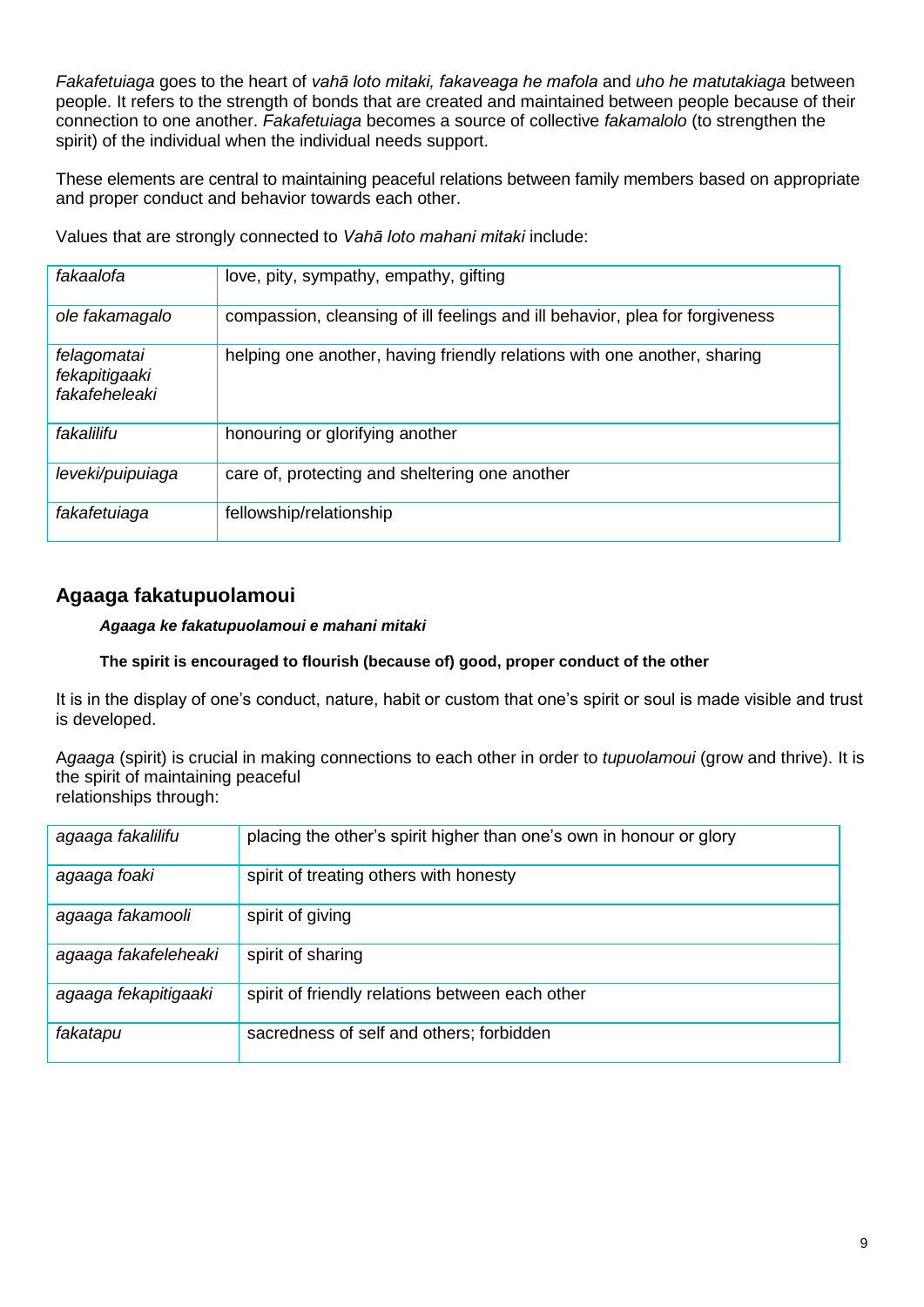# An holistic worldview

*Aga fakamotu* and *aga fakaNiue* encompass and comprise Niuean values and beliefs, customs, practices, language, heritage, and songs.<sup>5</sup> They describe the essence of what it is to be Niuean.

Niuean people view the world as being holistic and integrated. *Aga fakamotu, aga fakaNiue* and *vagahau Niue* (language) express the world of Niuean people as being inter-related. The human dimensions of a person's *moui* (life), for example, cannot be viewed as isolated or separate elements. The physical body, emotions, spirit and mind of a person are interconnected and interdependent. Like the parts of a body, individuals are also inextricably connected to their families.

### Family as a place of influence

Niue's social institutions of *magafaoa* (family) *magafaoa laulahi* (extended family) and *maaga* (village)<sup>6</sup> are important because they provide context to the discussion of the key concepts of Niuean cultural values and beliefs. On a day-to-day practical level, the relationships and dynamics within and between these institutions are central to understanding how *aga fakamotu* is lived out. *Magafaoa* are places where beliefs and practices of *aga fakamotu* are first taught to family members, and then enacted in public.

It is in the home where parents must provide 'guidelines of behaviours' for their children, and that families need to adapt to changes in the New Zealand environment. It was clearly voiced that 'if families don't have rules, the family will break down' and that it was still the central role of the *matua taane* and *matua fifine* to be 'like a court *'Ko e tau matafakatufono he kaina koe tau matua taane mo e tau matua fifine,'*<sup>7</sup> meaning that the parents are the primary rule setters and arbitrators in the home.

### **Parents and children**

*Koe puhala ne leveki e tama he tose puhala fakaako.*

**It is the way that the child was cared for when the child was small; the way the child was taught**

There is *mokoina e fakaalofa* (deep emotional love) between parents and children. The *leveki* (care and protection) of the children<sup>8</sup> includes explaining to the children what is expected of them at home, and in public forums. It is the responsibility of the *matua fifine* (mother) and the *matua taane* (father) to teach their children e *tau mahani mitaki* (manners of good conduct) and *tau mahani kua lata* (manners that are appropriate). What the children learn at home is also a positive reflection on the parents in public.

In the *aga fakaNiue,* the father is the main provider (of food and income) and the mother tends to the *loto manamanatu* (emotional) and *tau mena ke lata mo e tino he tau fanau* (physical) needs of the children.<sup>9</sup> Wellbeing includes being connected to the *magafaoa laulahi* and *maaga* (the relationships of the individual to the collective). Niuean parents expect their children to help one another, and to grow up close to one another; to be tied by their *fakaalofa* (love) for one another, even when they may be separated by location or marriage. Where one sibling needs help, the other siblings must extend a helping hand through *felagomataiaki* (mutual act of freely giving and receiving), and *fekapitigaak*i (acts of mutual friendly relations). Both strengthen family and village ties.<sup>10</sup>

<sup>-</sup><sup>5</sup> Group discussions June 2010, and Focus Group Conference Waipuna November 2011.

<sup>6</sup> Includes the village leaders, families, and *akoako*/faifeau (minister).

<sup>&</sup>lt;sup>7</sup> Focus Group Conference Waipuna November 2011.

<sup>&</sup>lt;sup>8</sup> To guard, care for, protect; to make firm, secure.

<sup>&</sup>lt;sup>9</sup> Conference Waipuna November 2011.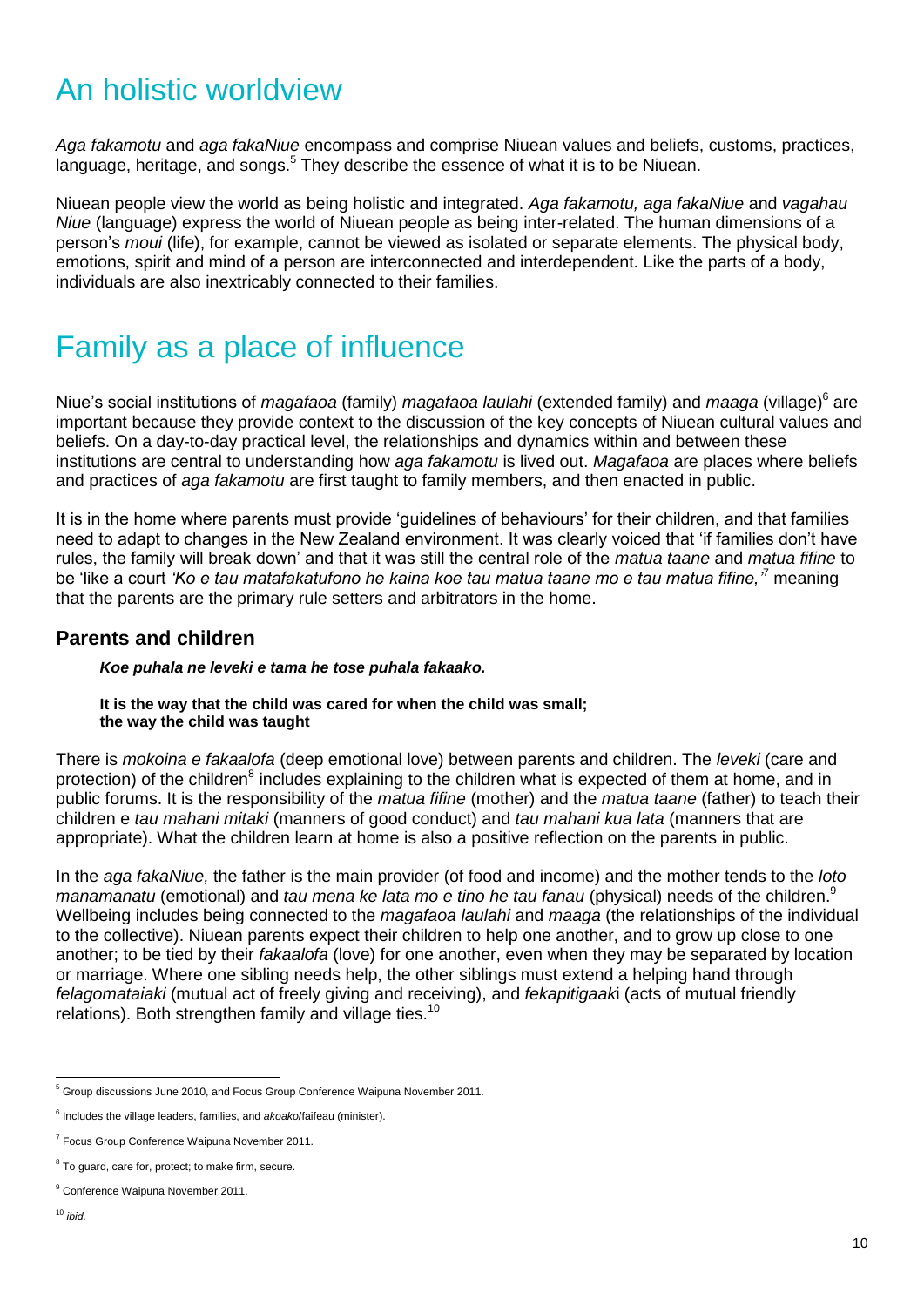### **Siblings**

For *lafu* (siblings), observing *felagomataiaki* and *fekapitigaaki* are ways of honouring parents and *matua tupuna* (grandparents). Acts of *felagomataiaki* are an accepted part of normal family life, and are interconnected to notions of *fakafeleveia* (acts of welcome and acknowledgement to show respect)*, fakalilifu* (to honour or to hold another in high regard) and *fekapitigaaki* (acts of maintaining friendly relations with one another). This is particularly the case in the showing of *fakaalofa* in events involving *magafaoa laulahi*, where a family experiences significant life events (such as births or deaths, important birthdays, weddings). The parents hope that when their children are grown they will continue to give, share and have friendly relations with one another.

Dissension in the family causes hurt and *fakamamahi e loto* (pain in the hearts) of the parents. *Fakatagi e tau mata he tau matua* (bring tears to the eyes of the parents) causes serious feelings of hurt to the parents.

# Kau fakalataha: unity and cooperation

*Kau fakalataha* is a key concept in Niuean values and beliefs. It encourages conduct that brings about unity, cooperation, and peaceful relationships between family members. The 'exhortation'<sup>11</sup> to be *'kau fakalataha'* is to encourage the family to be unified. This creates malolo (strength) and f*akamalolo* (to strengthen one another). *Kau fakalataha* includes loto *fakamooli* (heart and mind of genuine honesty) *fakamooli he tau kupu vagahau* (genuine honesty of words) and *fakamooli e gahua* (genuine honesty of action to carry out what was said).

To act in *kau fakalataha* is to maintain and *fakamalolo* the *vahā loto mahani mitaki* (space between the 'heart, seat of emotions or the mind' of good conduct between people) and *agaaga ke fakatupuolamoui e mahani mitaki* (vigorous and thriving growth of the spirit because of the proper conduct of the other). *Kau fakalataha* is unity and cooperation that contributes to wellbeing in the *magafaoa.* 

The concept of *kau fakalataha* is seen in the daily practices of *magafaoa* and *maaga* such as *'kai fakalataha'* (eating together), *liogi fakalataha* (prayers together before sleeping), tutala *or fono fakalataha* (talking with each other). Sunday lunches were remembered as a 'holy' day for the spirit and body of the family. The custom of Sunday lunch brought everyone together to share a meal. In the spirit of *kau fakalataha, momoi* (sharing of food) was extended to the neighbours.

# Vagahau niue – Niuean language

The ability to speak and understand Niuean is crucial to understanding the values and beliefs of Niuean people. It is core to the identity of being a Niuean. The key concepts that are raised have a depth of meaning in the words and feelings of the values and beliefs of Niuean people. Shared meaning can only be understood where there is understanding of the language.

# Fakatapu: sacredness

Prior to Christianity, *fakatapu* of people tended to inhibit violent behaviour. *Fakatapu* recognises that the sacredness of the other is also sacredness of self. The concept of *agaaga* (spirit) permeates the cultural values and beliefs of Niuean people. An example is the meaning of *fakalilifu,* which is the honouring of the other by placing the other before self. This term is commonly translated in English as 'respect' but it has a deeper meaning that is both spiritual and connected to *fakatapu*.

<sup>-</sup><sup>11</sup> Group discussion notes Pacific Champion Fono June 2010, October 2011, November 2011.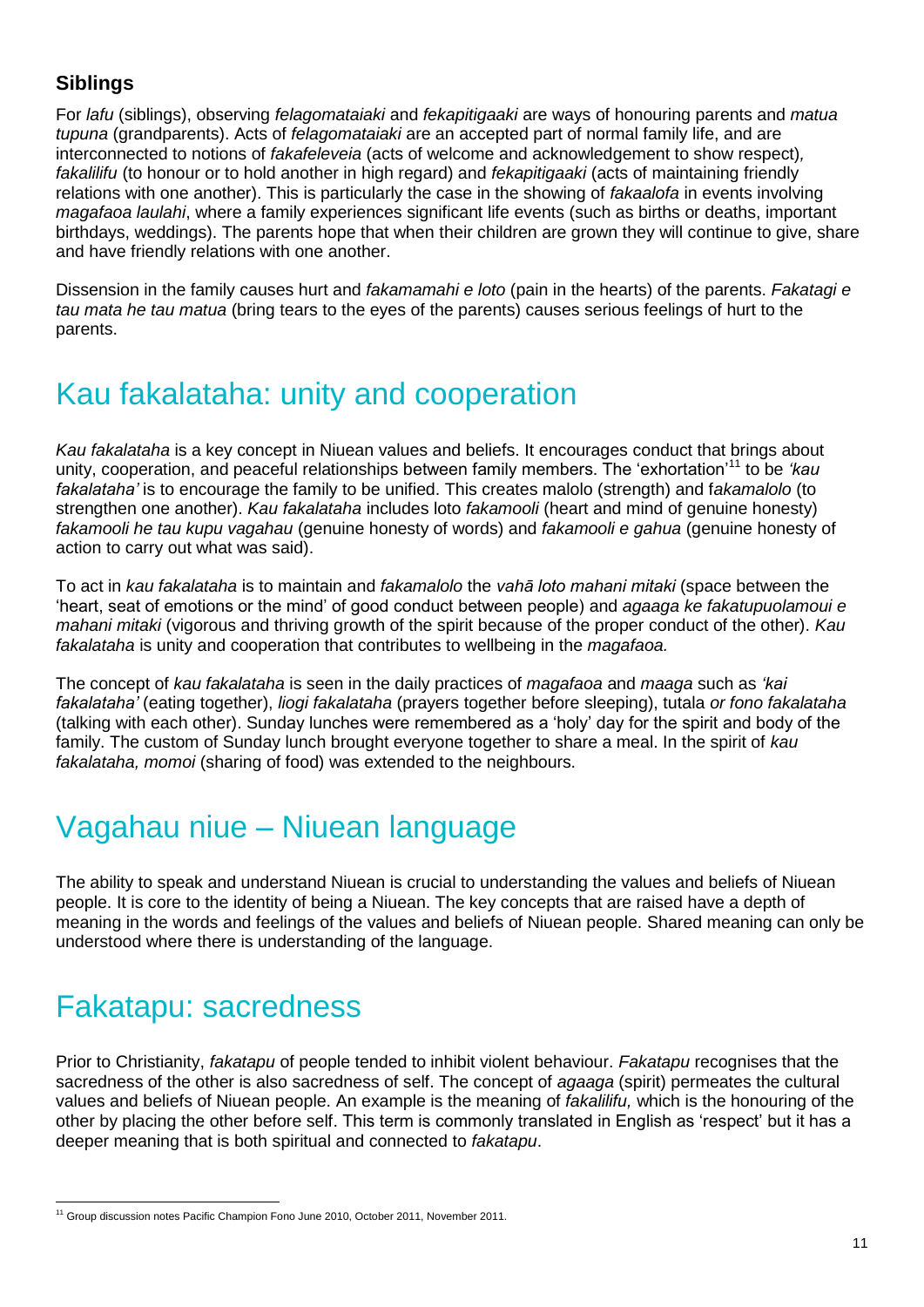Another value that contributes to achieving wellbeing is *manamanatuaga mitaki* (reasoned use) of*: fakalilifu*  (respect), *loto fakaalofa* (sympathy), *loto fakatokolalo* (humility*), loto matala* (common sense), *feofanaki*  (caring), *makaka* (ability*)*, *malolo* (strength), and *fakatautonu/taui* (reciprocity).<sup>12</sup>

### Practice imperatives

The meanings behind the Niuean concepts, values and beliefs in this report are intended to protect, dignify, and preserve what is unique to *magafaoa Niue.* We live in changing times and constantly feel the impact of global interests. These have a profound influence on how we choose to respond to new ideas, and new environments through our cultural practices. It is crucial that the deeper meanings of our values and beliefs are not lost in the present or to the future. What is important is that however Niuean people choose to practice our culture, these practices remain faithful to the underlying meanings of our *faka Niue*, our values and beliefs.

Education is important in the work of prevention, intervention and ending family violence. This is the responsibility not only of Niuean practitioners but of all *magafaoa Niue* who make up our communities.

In addressing family violence, Niuean practitioners and non-Niuean providers working with *magafaoa Niue*  must:

- Approach with *vahā loto mahani mitaki* (the intention to fill the space between each other with good conduct). This will provide the basis for creating spaces of peace during *fakaveaga he mafola* (healing and restoration of relationships)*.* The transformative processes for changing behaviour and restoration of wellbeing are realized in *uho he matutakiaga* where *vahā loto mahani mitaki* is extended to all members of the *magafaoa Niue.*
- Be seen to act fairly towards victims, perpetrators and their *magafaoa,* and *magafaoa laulahi.* The Niuean practitioner must be able to move fluidly between 'insider-outsider' and 'outsider-insider roles as circumstances demand. The Niuean practitioner is pivotal in facilitating and encouraging the growth of good conduct between people in order to achieve *fakatupuolamoui.*
- Be knowledgeable in the different dynamics and structures of the *Fale Tapu*, *maaga, magafaoa, magafaoa laulahi* to work in a *kau fakalataha* way. This may mean the appropriate inclusion of people of influence such as the *akoako/faifeau* (minister), *maaga takitaki* (village leader), *matua tupuna*  (grandparents or respected elder person), *magafaoa takitaki* (family leader); and other professionals.
- Be fluent in *vagahau Niue –* Niuean language. The fundamentals of Niuean concepts, values and beliefs are cultural constructs that can be fully understood through *vagahau Niue*. It is imperative that for those who are working with *magafaoa Niue,* respect is shown to *magafaoa* by speaking *vagahau Niue.*
- Be able to communicate effectively with Niuean born people as well as Niuean people born and raised in New Zealand. This is especially the case for young people.

# Contemporary influences on family in New Zealand

Niuean people recognise that migration to New Zealand requires adapting and shifting ways of thinking, and roles within the family. Mothers, for example, have to go to work to help supplement their family income.<sup>13</sup> In New Zealand, the teaching and practice of values and beliefs within families are the responsibility of *tupuna, matua taane* and *matua fifine*. *Magafaoa laulahi, maaga* and *Fale Tapu* are the places within which *aga fakaNiue* is lived out.

<sup>-</sup><sup>12</sup> Percival et al*,* 2010.

<sup>&</sup>lt;sup>13</sup> Focus Group Conference Waipuna November 2011.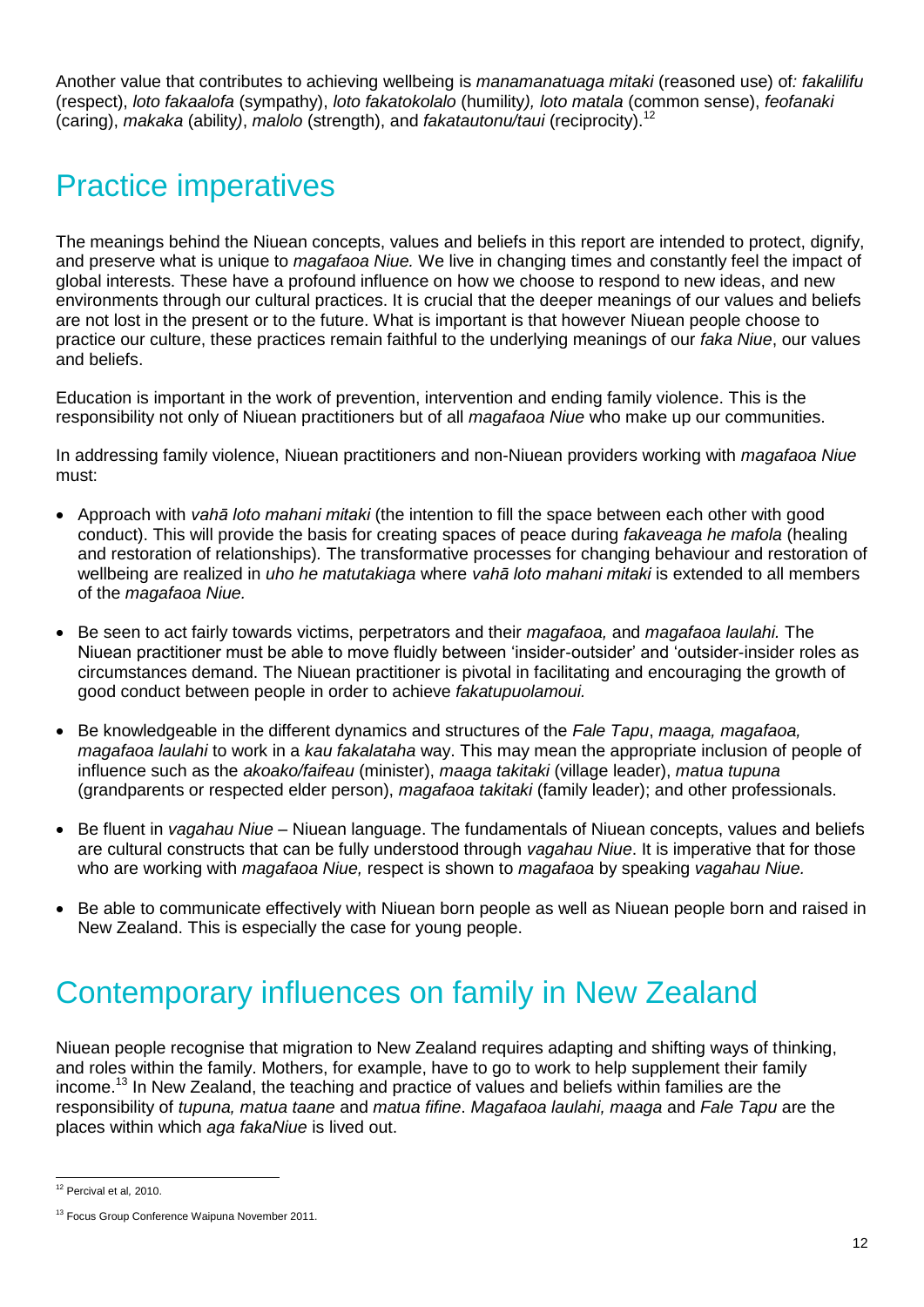There is a weakening of values and beliefs that promote strong relationships between Niuean people can in part be due to the environment and culture of New Zealand which is seen as offering 'freedom of choice.' Other lifestyles and beliefs are competing with values and practices of *aga fakaNiue*.

In Niue, the *maaga* or village serves as a meeting place. In New Zealand it is the church community that serves this purpose. All three places: *magafaoa, maaga* and *Fale Tapu* are where Niuean families and individuals connect and reconnect with one another.

For many Niuean people, Christianity has been viewed as a positive colonial influence in unifying clans and villages once rife with internal conflict and war. The values and beliefs of Niuean people today are inextricably tied up with Christianity. The church has played a role in building spiritual strength to encourage peaceful relations with one another.

There is little information on young Niuean people, whether they migrated to New Zealand, were born and raised in New Zealand, or are of mixed ethnic genealogies. There needs to be dialogue between this population group and leaders of Niuean families and communities to provide an inclusive space for youth.

# Conclusion

*Tau mahani 'ita'* describes the forms of violence that violate the wellbeing of Niuean individuals, *magafaoa,*  and *magafaoa laulahi*. Addressing family violence within Niuean families requires transformative practices based on the positive strengths embedded within Niuean cultural values and beliefs.

Family violence is an aberration to the wellbeing and health of Niuean families. *Fakatupuolamoui* is the Niuean Conceptual Framework which outlines a strengths-based approach towards addressing family violence. Critical to addressing issues of family violence is the building and restoration of connections and relationships *within and between* people. *Fakatupuolamoui* encourages a focus on thriving vibrant growth of relationships within and between families and community. It encourages a holistic approach towards practices that recognises the heart, spirit, emotions and mind of people affected by family violence. Understanding aga fakaNiue and the dynamics of its main institutions of influence is pivotal to effective transformative practices.

Fakatupuolamoui contains six elements which inter-relate and form the basis for transformative practice when addressing family violence for Niuean families. These are:

- 1. Ko e vahā loto mahani mitaki koe fakaveaga he mafola ko e uho he matutakiaga he taha ke he taha(fakafetuiaga) – Good relationships are the foundation of peace, which is precious in connecting one another
- 2. Agaaga ke fakatupuolamoui e mahani mitaki the spirit to grow vigorously good conduct of the other
- 3. Kau fakalataha: unity
- 4. Vagahau Niue Niuean language
- 5. Fakatapu sacredness and spiritual barriers
- 6. Institutions of influence magafaoa, maaga and Fale Tapu

Transformational practices need to consider these elements as being interconnected in addressing family violence within Niuean families.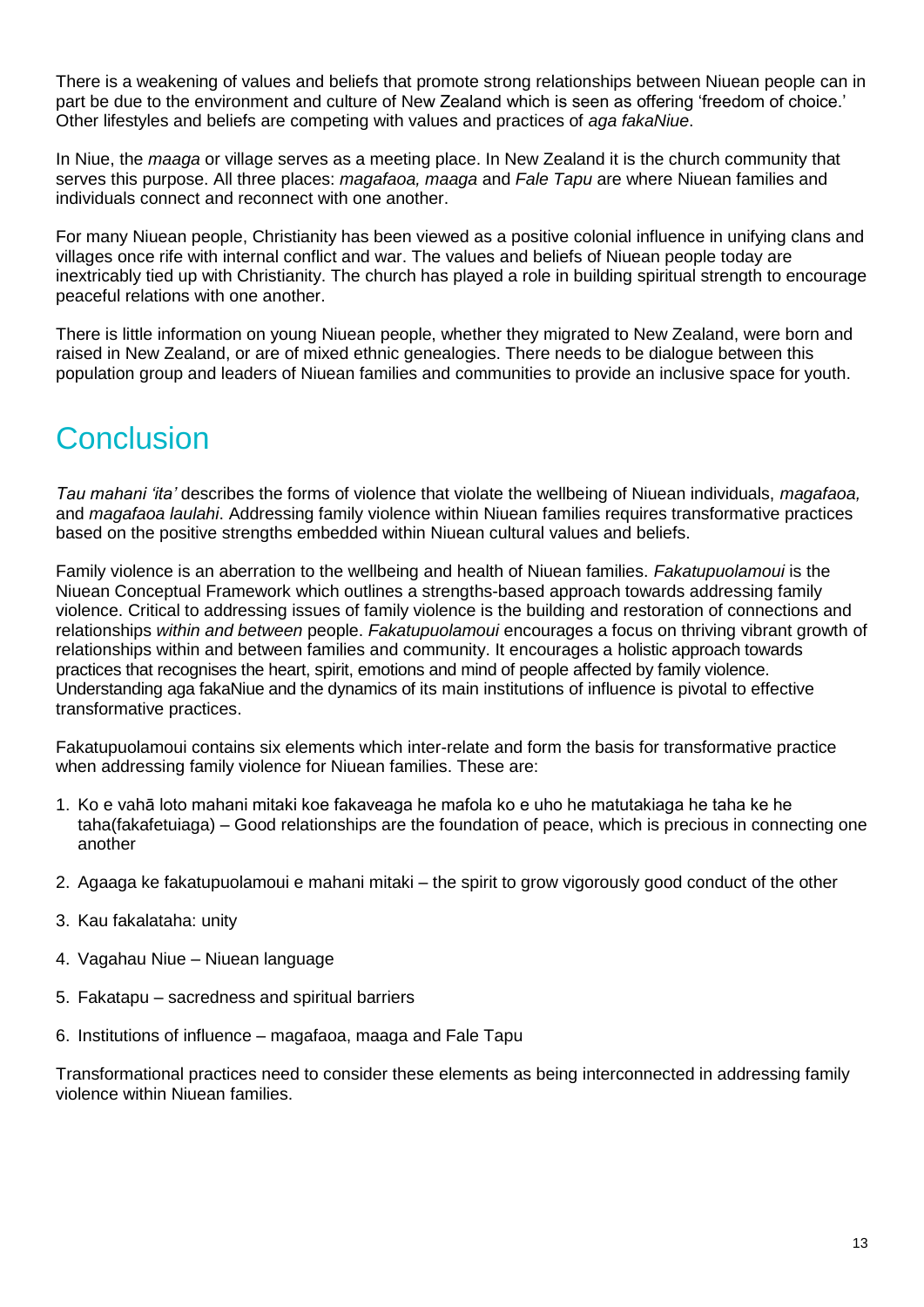### **References**

Government of Niue (1997) *Tohi Vagahau Niue – Niue language dictionary*. Honolulu: Maple-Vail Book Manufacturing Group.

Kruger, T., Pitman, M., Grennell, D., McDonald, T., Mariu, D., Pomare, A., Mita, T., Maihi, M., Lawson-Te Aho, K. (2004) *Transforming Whānau violence – A Conceptual Framework*. Wellington: Te Puni Kōkiri.

Loeb, E.M. (1985) *History and Traditions of Niue.* New York: Kraus Reprint.

McEwen, J.M. (1970) *Niue Dictionary.* Wellington: Department of Maori and Island Affairs.

Ministry of Social Development (2009) *Programme of Action for Pacific Peoples 2008 and Beyond*, Wellington: Ministry of Social Development.

Percival, T., Robati-Mani, R., Powell, E., Kingi, P., Peteru, M.C., Hope, L.T., Finau, E., Selu, E., Rankine, J. (2010) *Pacific Pathways to the Prevention of Sexual Violence: Overview report*. Auckland: University of Auckland.

#### **Fono**

Niuean Working Group, Pacific Champions of Change Fono, 24–25 June 2010

Niuean Working Group, Pacific Conceptual Framework Fono, 11–12 November 2011